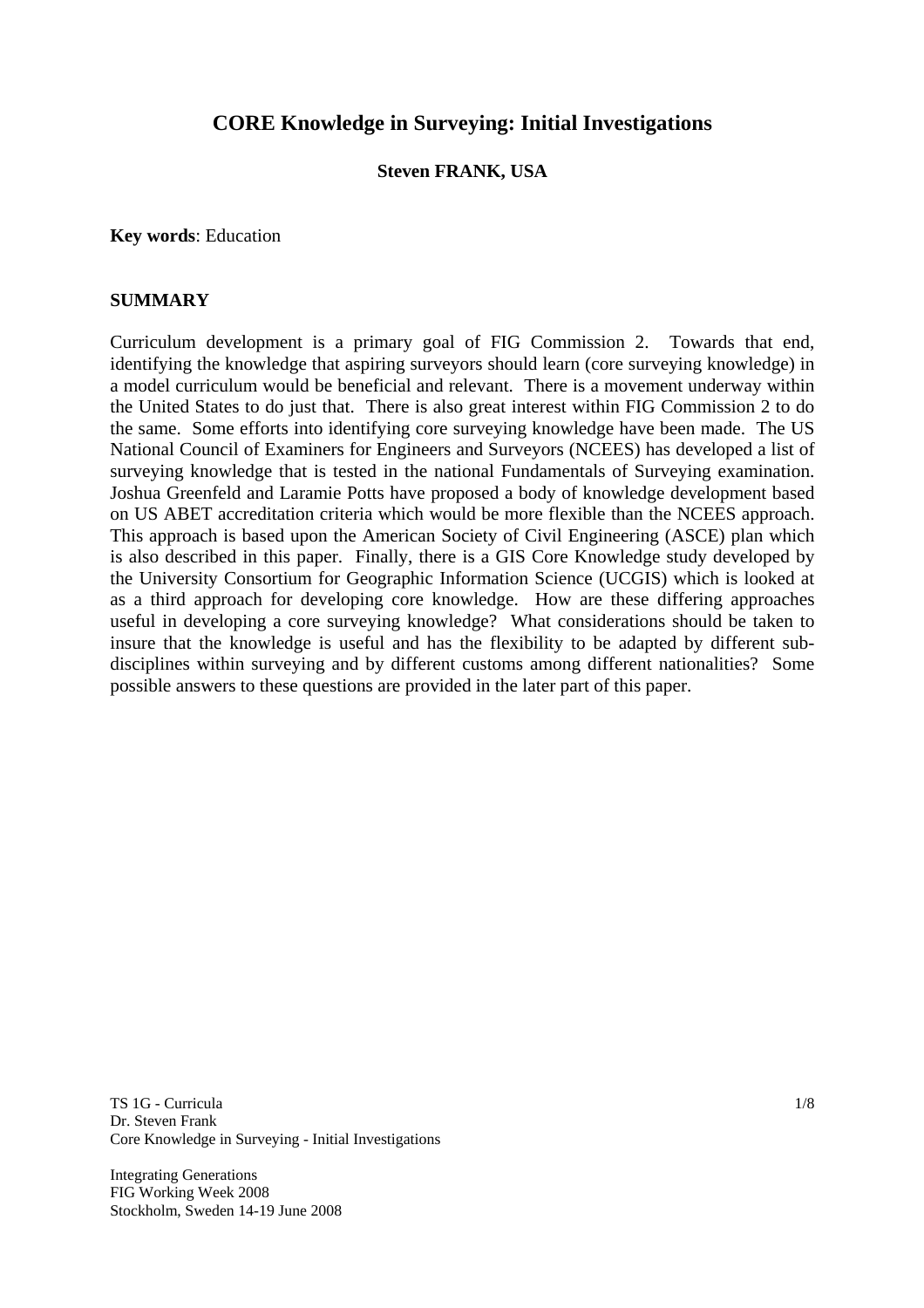# **CORE Knowledge in Surveying: Initial Investigations**

## **Steven FRANK, USA**

#### **1. INTRODUCTION**

One of the objectives of FIG Commission 2 (Professional Education) is curriculum development. This issue is addressed in Commission 2 Working Group 2.1:

Quality curriculum and instruction are - as they have always been - the bedrock of education and the way to developing thoughtful and fulfilled professionals. The society, science and technology around our profession are changing rapidly. These changes continuously generate new educational and training needs, which should be responded by educators to ensure that their learners gain knowledge as effectively and efficiently as possible.

To this end, thoughts of developing a publication of fundamental knowledge that surveying professionals should have and which should be contained in survey curricula are underway within the commission. Initial investigations into this topic by the author have revealed several have been made among sources available within the United States. While we are sure that other sources must exist, they are unknown to the author and have not yet been investigated.

The first source comes from the national examination that aspiring surveying professionals must master to become licensed professional surveyors in the US. This examination tests the fundamental knowledge that professional surveying interns should minimally have in order to qualify as professionals. The second source is a proposal presented at the North American Surveying and Mapping Educators Conference in Big Rapids, Michigan, in July of 2007. This approach is based partially on the US ABET accreditation process that surveying/geomatics programs undergo in the US. The third source is the recently published UCGIS Body of Knowledge which is geared for GIS practitioners. The fourth source investigated is the ASCE publication Civil Engineering in the Twenty-First Century, another area that is related to surveying. Each of these sources represent a source of information that may be useful in compiling a publication of fundamental surveying knowledge which can then be used by academics and professionals to design and implement curricula that reflect the professional practice of surveying.

The challenge in these approaches is that not all areas of surveying will require the same levels or even the same kinds of knowledge.

TS 1G - Curricula Dr. Steven Frank Core Knowledge in Surveying - Initial Investigations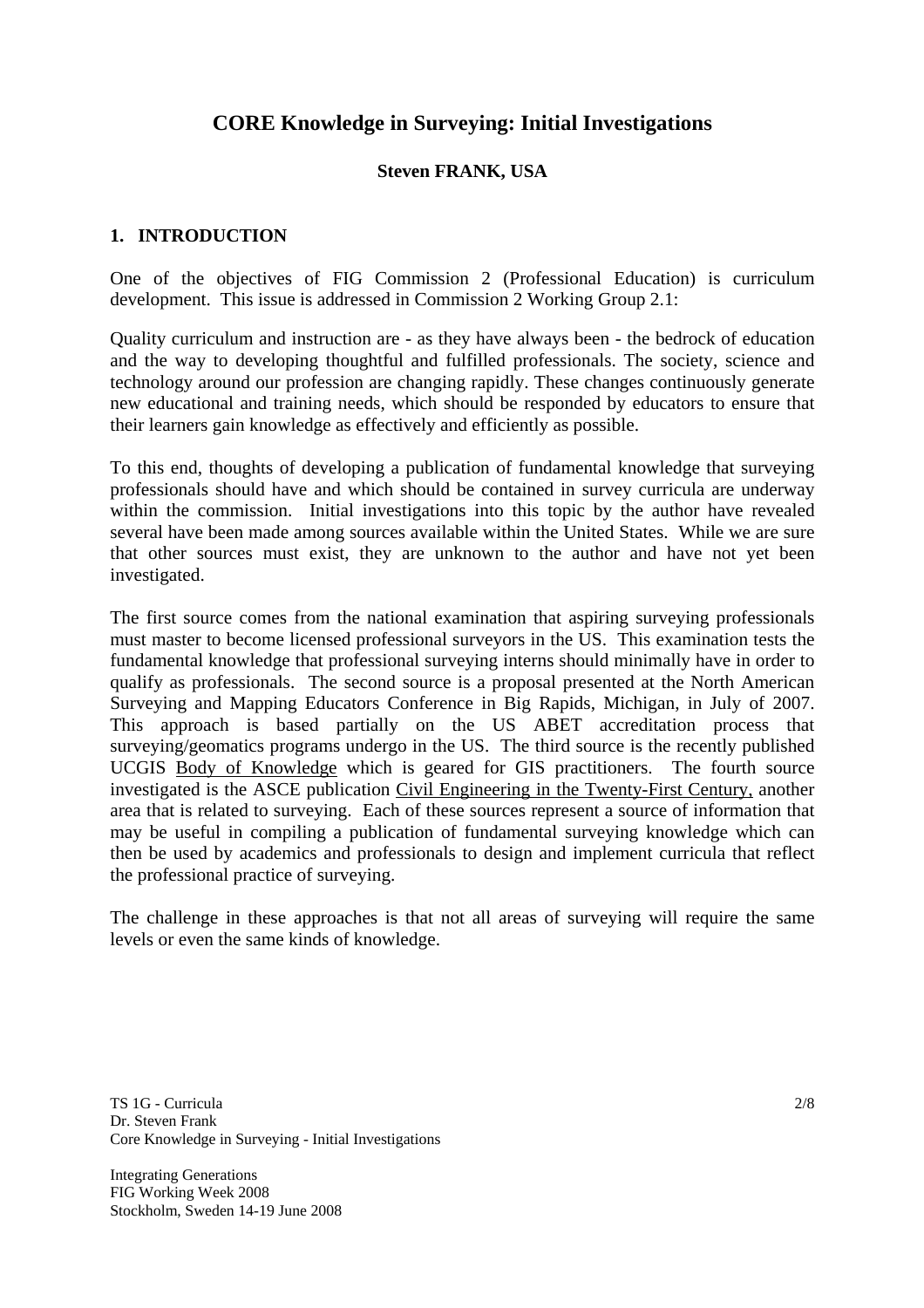## **2. NCEES FUNDAMENTAL SURVEYING KNOWLEDGE**

National Council of Examiners for Engineering and Surveying (NCEES) tests US surveyors aspiring to become professional surveyors with an examination titled the "Fundamentals of Surveying" (FS). The exam tests applicants on the basic knowledge required to be minimally proficient at surveying. Successful examinees who have met all of the other requirements then become Land Surveyors in Training (LSITs) and typically serve a 2 to 4 year internship prior to becoming eligible to sit for the Professional Surveyor (PS) examination. The knowledge tested on the FS examination is shown in Table 1 along with the percentage of questions in each topic area that will normally appear on the examination.

| Knowledge Area                                                | Percentage |                   | of |
|---------------------------------------------------------------|------------|-------------------|----|
|                                                               |            | Questions on Exam |    |
| I. Algebra and Trigonometry                                   |            | 11%               |    |
| II. Higher Math (beyond trigonometry)                         | 4%         |                   |    |
| III. Probability and Statistics, Measurement Analysis,        | 5%         |                   |    |
| and Data Adjustment                                           |            |                   |    |
| <b>IV.</b> Basic Sciences                                     |            | 4%                |    |
| V. Geodesy, Survey Astronomy, and Geodetic Survey Calculation | 6%         |                   |    |
| VI. Computer Operations and Programming                       |            | 6%                |    |
| VII. Written Communication                                    |            | 6%                |    |
| VIII. Boundary Law, Cadastral Law and Administration          |            | 13%               |    |
| IX. Business Law, Management, Economics, Finance,             |            | 6%                |    |
| and Survey Planning Process and Procedures                    |            |                   |    |
| X. Field Data Acquisition and Reduction                       |            | 10%               |    |
| XI. Photo/Image Data Acquisition and Reduction                | 4%         |                   |    |
| XII. Graphical Communication, Mapping                         |            | 6%                |    |
| XIII. Plane Survey Calculation                                |            | 10%               |    |
| XIV. Geographic Information System (GIS) Concepts             |            | 4%                |    |
| XV. Land Development Principles                               | 5%         |                   |    |
| Table 1. NCEES Fundamental Knowledge                          |            |                   |    |

Each of the 15 NCEES knowledge areas are further broken into specific topics ranging from 6 to 30 topics per knowledge area. Full details of the examination specifications can be found at http://www.ncees.org/exams/fundamentals/fs\_exam\_specs.pdf

\_\_\_\_\_\_\_\_\_\_\_\_\_\_\_\_\_\_\_\_\_\_\_\_\_\_\_\_\_\_\_\_\_\_\_\_\_\_\_\_\_\_\_\_\_\_\_\_\_\_\_\_\_\_\_\_\_\_\_\_\_\_\_\_\_\_\_\_\_\_\_\_\_\_\_

The NCEES knowledge areas are found within the curricula of most US surveying/geomatics programs.

TS 1G - Curricula Dr. Steven Frank Core Knowledge in Surveying - Initial Investigations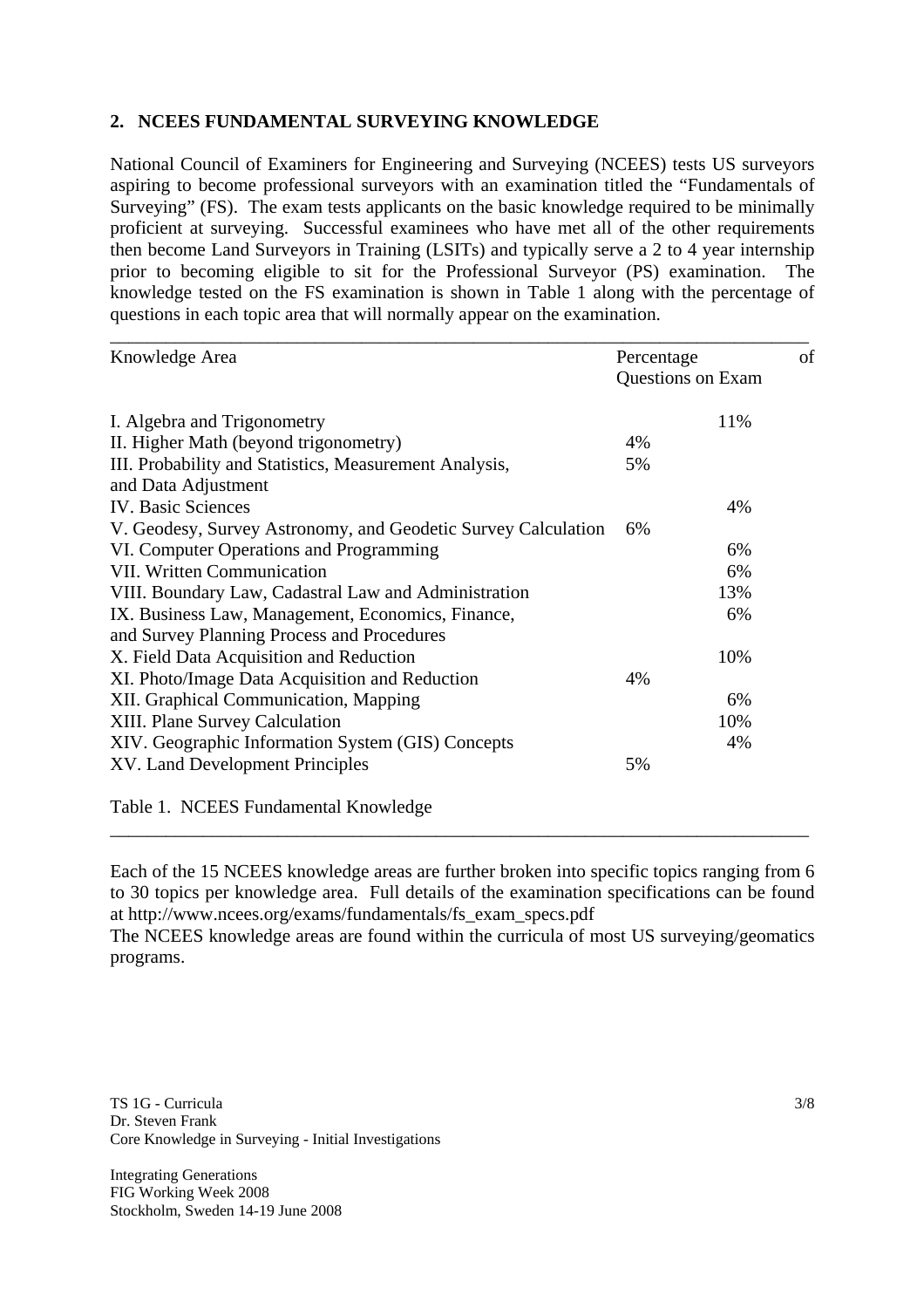#### **3. GREENFELD AND POTTS SURVEYING BODY OF KNOWLEDGE**

Drs. Joshua Greenfeld and Laramie Potts propose a model for a Surveying Body of Knowledge based upon the US ABET Learning Outcomes criteria (Greenfeld and Potts, 2007). A schematic of the Greenfeld and Potts proposal is found in Figure 1.



**Figure 1**. The Body of Knowledge for surveying in terms of outcomes.

The ABET Learning Outcomes have 11 criteria (called the ABET a-k criteria) that must be met by all ABET accredited 4-year professional-level surveying/geomatics programs. The criteria are listed in Table 2.

In addition to the ABET a-k Learning Outcomes criteria, Greenfeld and Potts suggest added in-depth knowledge of a particular area of surveying/geomatics practice and 3 areas of knowledge in business and management.

The added three breadth knowledge areas proposed are as follows: An understanding of the elements of supervision and project management An understanding of business and public policy and administration fundamentals An understanding of the role of the leader and leadership principles

The Greenfeld and Potts proposal is a much broader approach that the NCEES Fundamentals of Surveying Knowledge. It seeks to encompass It is also loosely based on the American Society Of Civil EngineerS (ASCE) Body of Knowledge discussed below.

\_\_\_\_\_\_\_\_\_\_\_\_\_\_\_\_\_\_\_\_\_\_\_\_\_\_\_\_\_\_\_\_\_\_\_\_\_\_\_\_\_\_\_\_\_\_\_\_\_\_\_\_\_\_\_\_\_\_\_\_\_\_\_\_\_\_\_\_\_\_\_\_\_\_\_

TS 1G - Curricula Dr. Steven Frank Core Knowledge in Surveying - Initial Investigations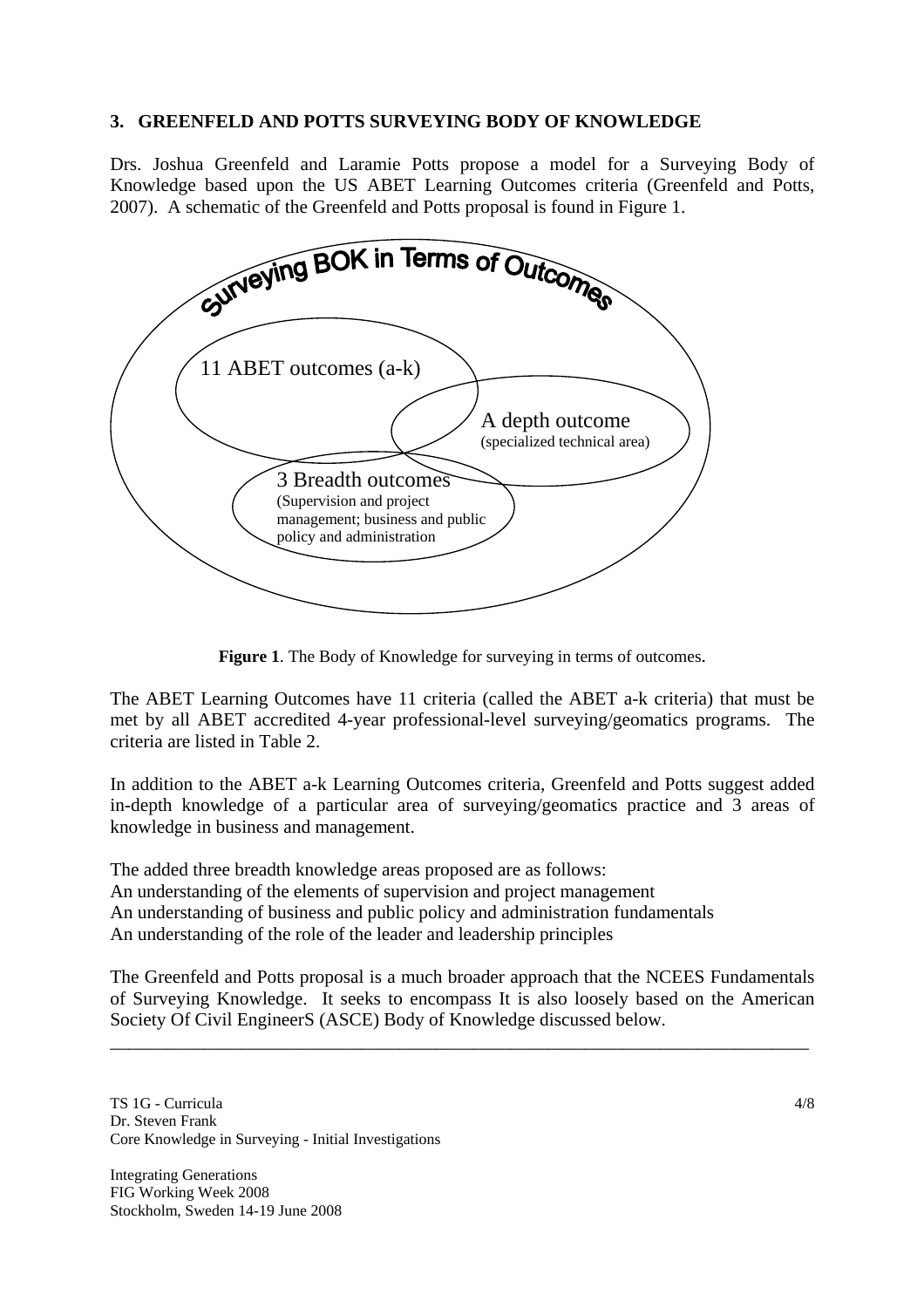(a) an ability to apply knowledge of mathematics, science, and engineering

(b) an ability to design and conduct experiments, as well as to analyze and interpret data

(c) an ability to design a system, component, or process to meet desired needs within realistic constraints such as economic, environmental, social, political, ethical, health and safety, manufacturability, and sustainability

- (d) an ability to function on multi-disciplinary teams
- (e) an ability to identify, formulate, and solve engineering problems
- (f) an understanding of professional and ethical responsibility
- (g) an ability to communicate effectively

(h) the broad education necessary to understand the impact of engineering solutions in a global, economic, environmental, and societal context

- (i) a recognition of the need for, and an ability to engage in life-long learning
- (j) a knowledge of contemporary issues

(k) an ability to use the techniques, skills, and modern engineering tools necessary for engineering practice.

Table 2. ABET a-k Learning Outcomes Criteria

#### **4 ASCE BODY OF KNOWLEDGE**

The American Society of Civil Engineers (ASCE) has published a book titled "Civil Engineering Practice in the Twenty-First Century: Knowledge and Skills for Design and Management." The book has 12 chapters and contains 263 pages including references. The first chapters of the book are devoted to a look at the evolving nature of civil engineering, the history, consequences and careers of civil engineering. The later chapters detail knowledge area in the following areas:

> Management Critical Thinking **Communication**  Government Economics and Finance Law Professional Practice and Ethics

TS 1G - Curricula Dr. Steven Frank Core Knowledge in Surveying - Initial Investigations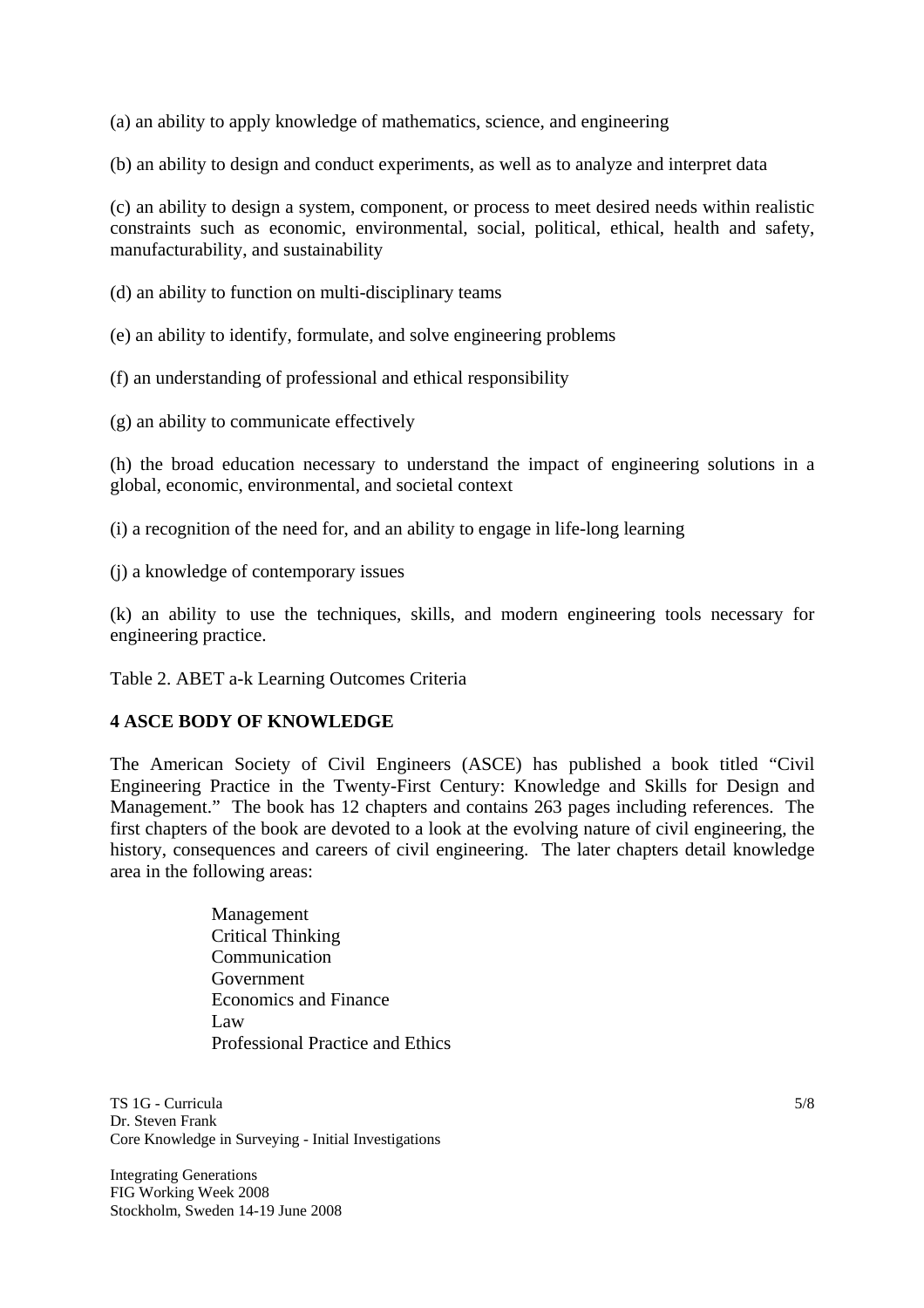Each of these chapters treat the knowledge areas and associated skills broadly specifying examples of how the knowledge is used and/or is important. This approach differs from the preceding examples in that specific knowledge of things such as road design, bridge design, or construction management is not listed in the book. The broad approach seems to reflect the broad role of civil engineering and the many avenues of practice than civil engineers can pursue.

# **4. UCGIS BODY OF KNOWLEDGE**

The University Consortium for Geographic Information Science (UCGIS) has compiled a Body of Knowledge manual published by the Association of American Geographers (AAG). The UCGIS Body of Knowledge is presented at 3 levels. The first level contains knowledge areas, the second level is topic areas in each of the knowledge areas and the third level is specific knowledge within the topic area. An example of this structure is shown in Table 3.

| <b>Analytical Methods</b> |                                                                                      |
|---------------------------|--------------------------------------------------------------------------------------|
|                           | AM1 Academic and analytical origins                                                  |
|                           | 1-1 Analytical foundations                                                           |
|                           | 1-2 Analytical approaches                                                            |
|                           | AM2 Query operations and query languages                                             |
|                           | 2-1 Set theory                                                                       |
|                           | 2-2 Structured Query Language (SQL) and attribute queries                            |
|                           | 2-3 Spatial queries                                                                  |
|                           | AM3 Geometric measures                                                               |
|                           | 3-1 Distances and lengths                                                            |
|                           | 3-2 Direction                                                                        |
|                           | 3-3 Shape                                                                            |
|                           | 3-4 Area                                                                             |
|                           | 3-5 Proximity and distance decay                                                     |
|                           | 3-6 Adjacency and connectivity                                                       |
|                           | Table 3. UCGIS Body of Knowledge                                                     |
|                           | The UCGIS Body of Knowledge contains 10 knowledge areas, some of which share a       |
|                           | commonality with knowledge areas of surveying/geomatics. The 10 knowledge areas are: |
|                           | <b>Analytical Methods</b>                                                            |
|                           | <b>Conceptual Foundations</b>                                                        |
|                           | Cartography and Visualization                                                        |
|                           | Design Aspects                                                                       |
|                           | Data Modeling                                                                        |
|                           | Data Manipulation                                                                    |
|                           | Geocomputation                                                                       |

TS 1G - Curricula GIS&T and Society Organizational & Institutional Aspects

Dr. Steven Frank Core Knowledge in Surveying - Initial Investigations

Geospatial Data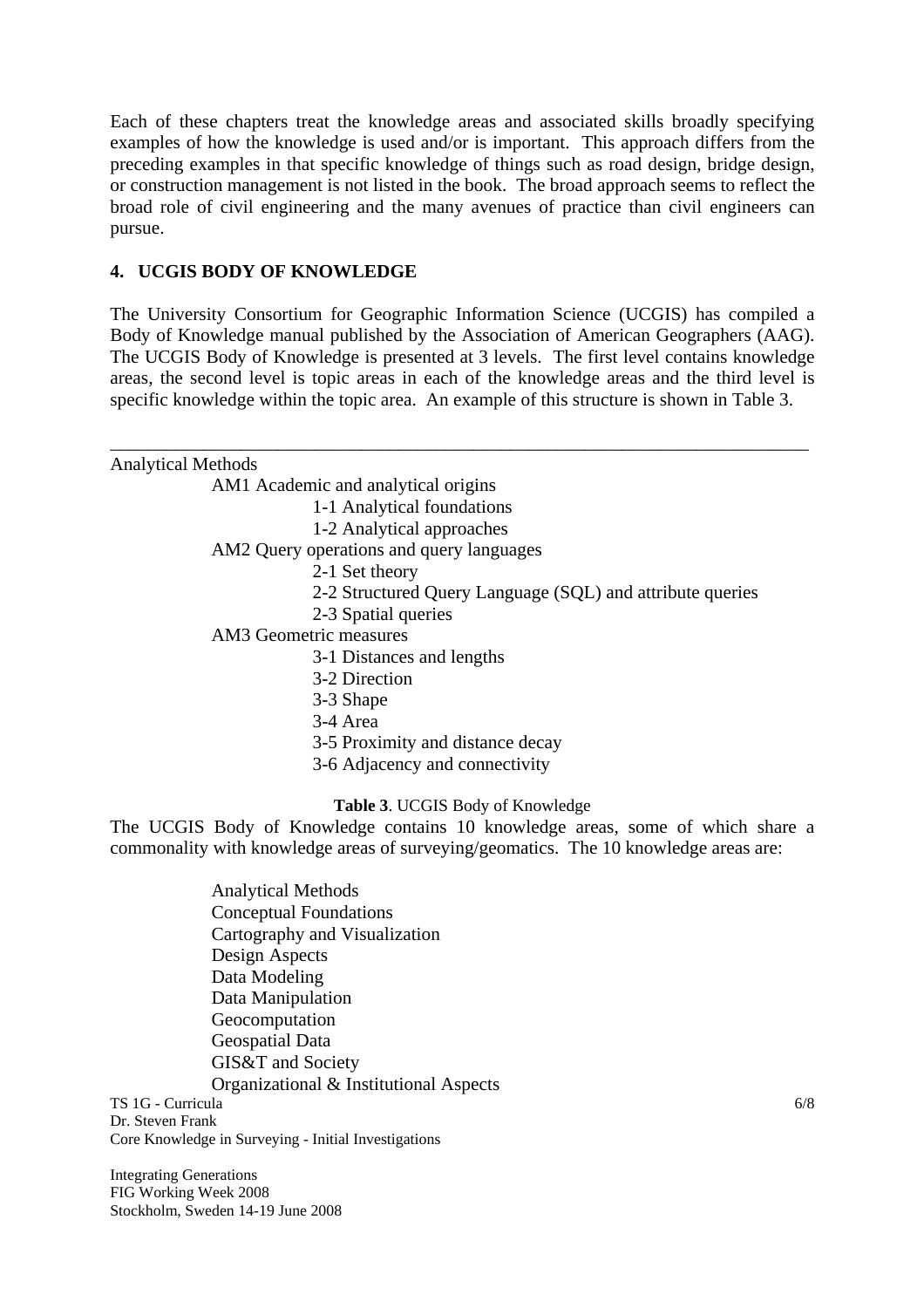The UCGIS approach is a detailed listing of all the knowledge topics deemed fundamental to GIS practitioners. In this approach, it is similar to the NCEES Fundamental Knowledge model. It gives specific topics with detail on the level of knowledge needed.

## **5. CONSIDERATIONS IN DEVELOPING A SURVEYING BODY OF KNOWLEDGE**

The NCEES approach is useful for those preparing to take the Fundamentals of Knowledge examination in the US to continue in their process of becoming licensed surveyors. It focuses on the basic knowledge tested in the exam. However, not all of this knowledge is used by all surveyors in the US. Surveyors who do not practice in areas requiring licensure typically do not take the exam. The knowledge that these surveyors – geodetic surveyors, land managers, land valuers, etc. – use is not presented in the listed data.

The level of detail of core surveying knowledge would differ between sub-disciplines. Knowledge, in general, is ever-evolving and is constantly being updated. There can be assumed to be certain basic language, mathematical and scientific knowledge that underlie core surveying knowledge. These, too, would vary by sub-discipline.

To list core knowledge in too great detail would make portions of that knowledge certain to be obsolete at some future date. As knowledge is tied to skills, as skills become obsolete, so does the knowledge to perform those skills. For example, with the wide-spread acceptance of computers and computing technology, many older methods of surveying computations are rarely, if ever, practiced today. So core knowledge must be tested for its durability and against its dependence on current technology.

To define core surveying knowledge too broadly would lead to misinterpretation, misunderstanding, and disagreement on what the knowledge actually comprises. Broad definitions must include enough detail that those attempting in implement core surveying knowledge can do so with the intensity and flexibility needed for their situation.

## **6. CONCLUSIONS**

The development of a list of core surveying knowledge would be useful for the development of surveying education curriculum. Given the wide range of skills that surveyors use globally, there may exist a wide range of knowledge that surveyors use in their professional decision-making. Any list of core knowledge would need to be defined with independence from current technology, with flexibility to be implemented over a range of surveying subdisciplines, and with enough substance to lead to general agreement within the surveying community.

TS 1G - Curricula Dr. Steven Frank Core Knowledge in Surveying - Initial Investigations